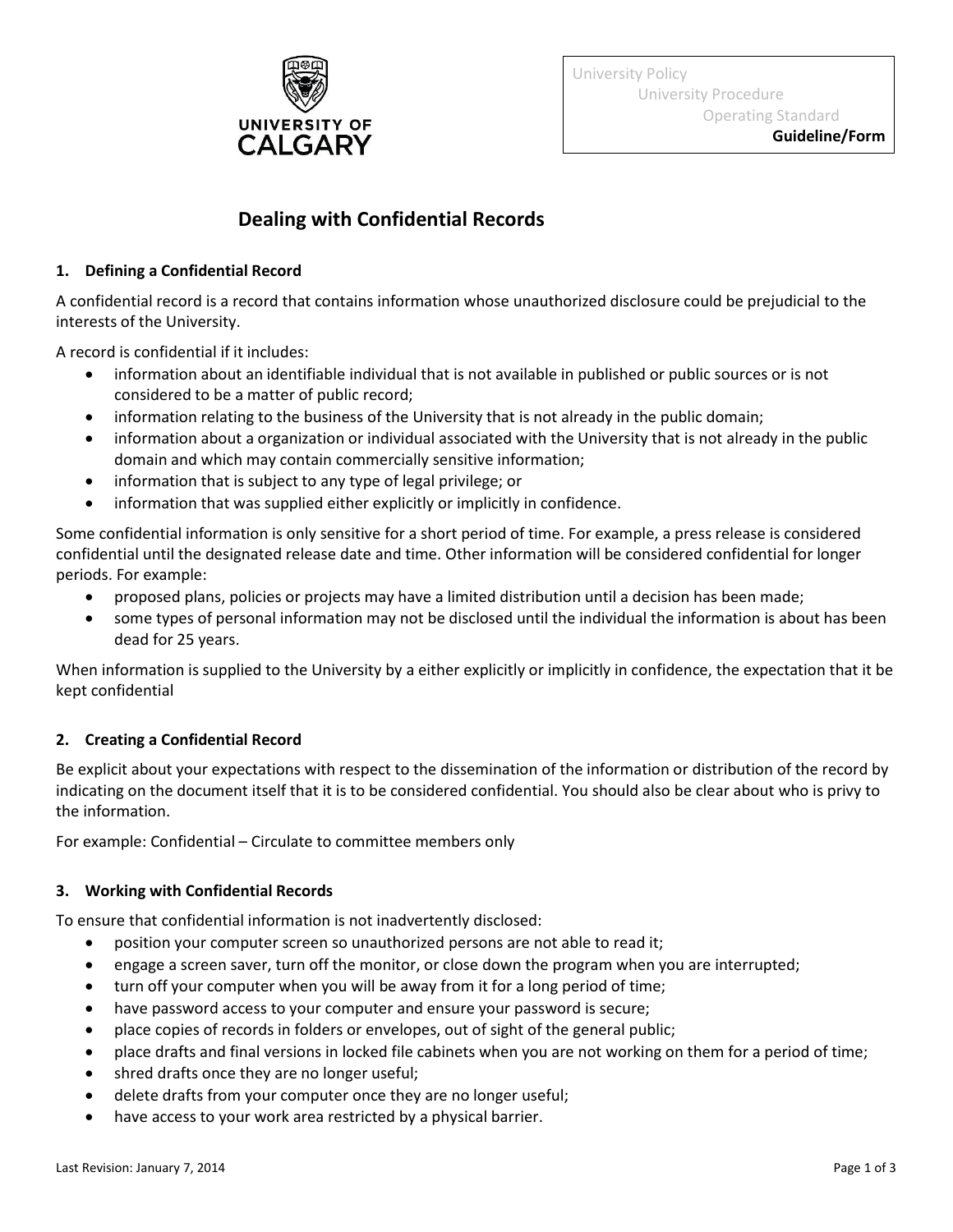## **4. Travelling with Confidential Records**

Ensure that you:

- take only what you absolutely need in either paper or electronic format;
- carry the records in a locked briefcase or carrying case;
- do not leave your Personal Digital Assistant (PDA) in a jacket pocket or external pocket of your baggage;
- if the records are too voluminous, consider sending them ahead via a secure courier;
- keep the records or your laptop with you at all times do not leave them unattended in an unlocked office or meeting room;
- do not leave records or your laptop in an unlocked vehicle or on the seat where they are visible to passersby;
- do not leave records or your laptop unattended in a hotel room. If necessary, use the hotel safe;
- consider using removable storage cards to prevent the loss of data if your PDA or laptop is stolen. Keep removable storage media in a separate location from your PDA or laptop when not in use while traveling;
- return the records to their original secure storage place upon return;
- if you need to look at the records while en route, prevent others from being able to read them;
- prevent unauthorized access to the operating system by password protecting your laptop or PDA operating system;
- encrypt electronic data;
- use anti-virus and firewall programs to protect your laptop or PDA;
- enable all safety protocols and ensure that you are using a secure wireless connection whenever you make use of a wireless network with your laptop or PDA;
- disable Bluetooth and Wi-Fi software whenever you aren't using your wireless connections;
- use programs to monitor and detect activity on your PDA;
- notify your supervisor, the FOIP Coordinator, and campus security if a theft occurs.

## **5. Faxing Confidential Records**

Ensure that you:

- include a fax transmittal cover page with a confidentiality statement;
- confirm that the information is being transmitted to a fax machine in a secure location with controlled access or that the material will be secured upon arrival;
- visually check the number displayed on the screen for accuracy before proceeding with the transmission;
- confirm receipt of the material by calling the recipient after transmission or by having the recipient call you when the fax is received, if possible;
- notify the sender and return or destroy the information if you receive a transmission in error;
- check the number of pages received against the number sent;
- locate your fax machine in a secure area with controlled access.

## **6. Storing Confidential Records**

Confidential records should be stored in a secure location to ensure that no unauthorized persons will have access to the information. Secure locations include:

- locked filing cabinets
- record centre in a locked room
- secure servers

## **7. Destroying Confidential Records**

All records containing confidential information must be shredded in accordance with established policy and procedures.